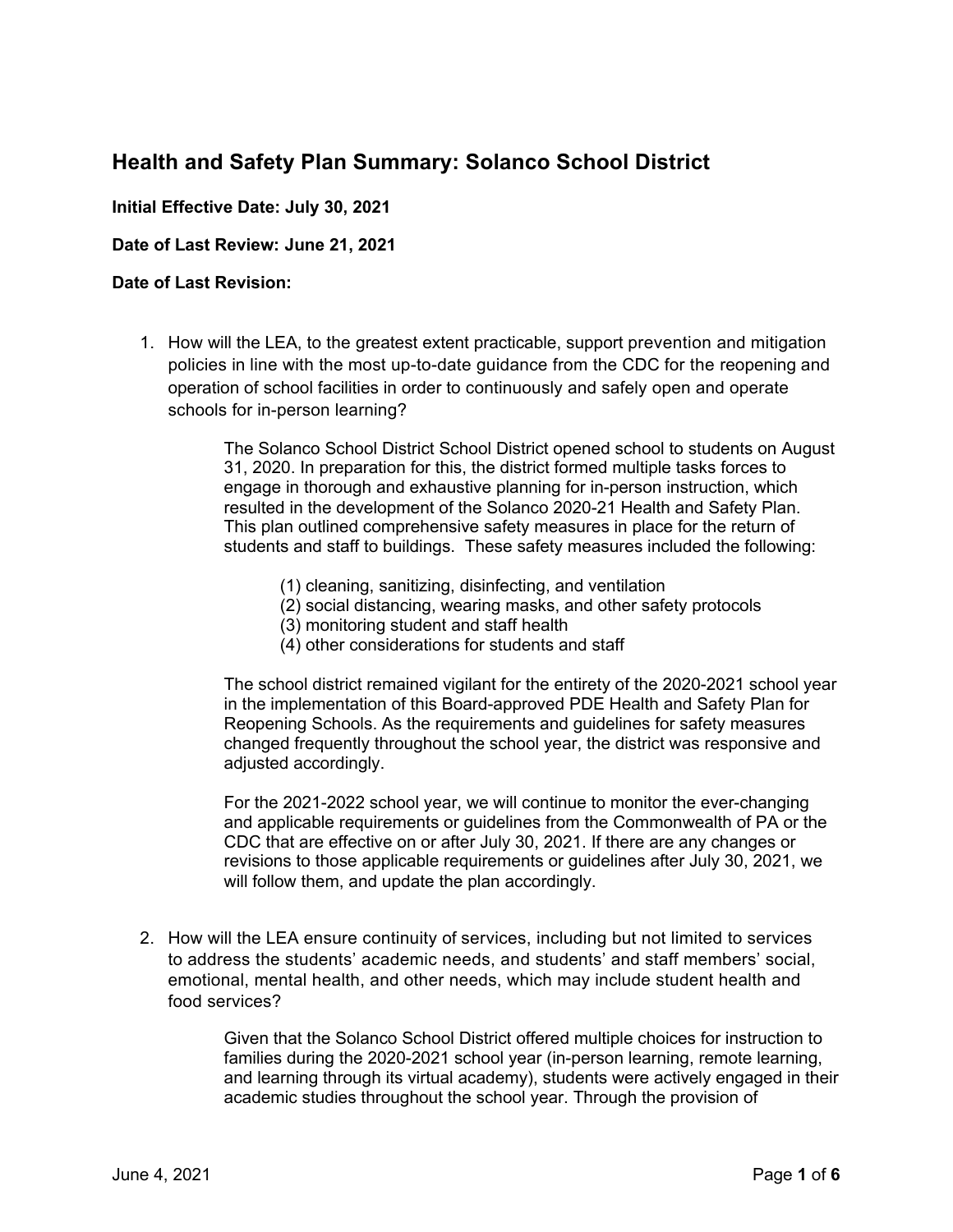synchronous and/or asynchronous instruction during days when the schools needed to close due to COVID-19 cases (and required case investigation, contact tracing, and cleaning), the continuity of services were ensured to students.

The social, emotional, and mental health of students were addressed through a variety of ways, such as counseling, class meetings and advisory periods, student clubs, etc. For staff, the district and individual schools provided individual and collective supports, including a district-sponsored EAP plan. This was further accounted for by the forming of Solanco Emotional Health Task Force in July, 2020 (and subsequent implementation of recommendations).

Students' health needs were met individually through the school's Health Services Department. The Food Services Department provided breakfast and lunch to students each day of the school year, as well as interested families throughout the summer months.

The district will continue to provide in-person learning to students during the upcoming 2021-2022 school year. If families seek the option for their student(s) to receive online academic work instead of in-person learning, they can enroll their student in the district's virtual academy (known as the Solanco Virtual Academy). The district will continue to provide social, emotional, and mental health support to students in the same venue (with more opportunities for inperson clubs during the upcoming school year), with supports also offered to students enrolled in the SVA. Food Services will continue to provide meals, including free breakfasts and lunches during the Summer 2021 (June-August). If any staff member is in need of social, emotional, and mental health support, the district will continue to encourage them to participate in its EAP program which provides several free services to employees.

3. Use the table below to explain how the LEA will maintain the health and safety of students, educators, and other staff and the extent to which it has adopted policies, and a description of any such policy on each of the following safety recommendations established by the CDC.

| <b>ARP ESSER Requirement</b>               | <b>Strategies, Policies, and Procedures</b>                                                                                                                                                                                                                                                                                                                                                                                                                                     |
|--------------------------------------------|---------------------------------------------------------------------------------------------------------------------------------------------------------------------------------------------------------------------------------------------------------------------------------------------------------------------------------------------------------------------------------------------------------------------------------------------------------------------------------|
| a. Universal and correct wearing of masks; | This District will continue to monitor the<br>ever-changing and applicable<br>requirements or guidelines from the<br>Commonwealth of PA or the CDC that are<br>effective on or after July 30, 2021. If there<br>are any changes or revisions to existing,<br>valid, and binding applicable<br>requirements or guidelines after July 30,<br>2021, we will evaluate them and update<br>the plan accordingly upon Board<br>approval.<br>Staff and students will be allowed to wear |
|                                            | masks/face coverings while in school.                                                                                                                                                                                                                                                                                                                                                                                                                                           |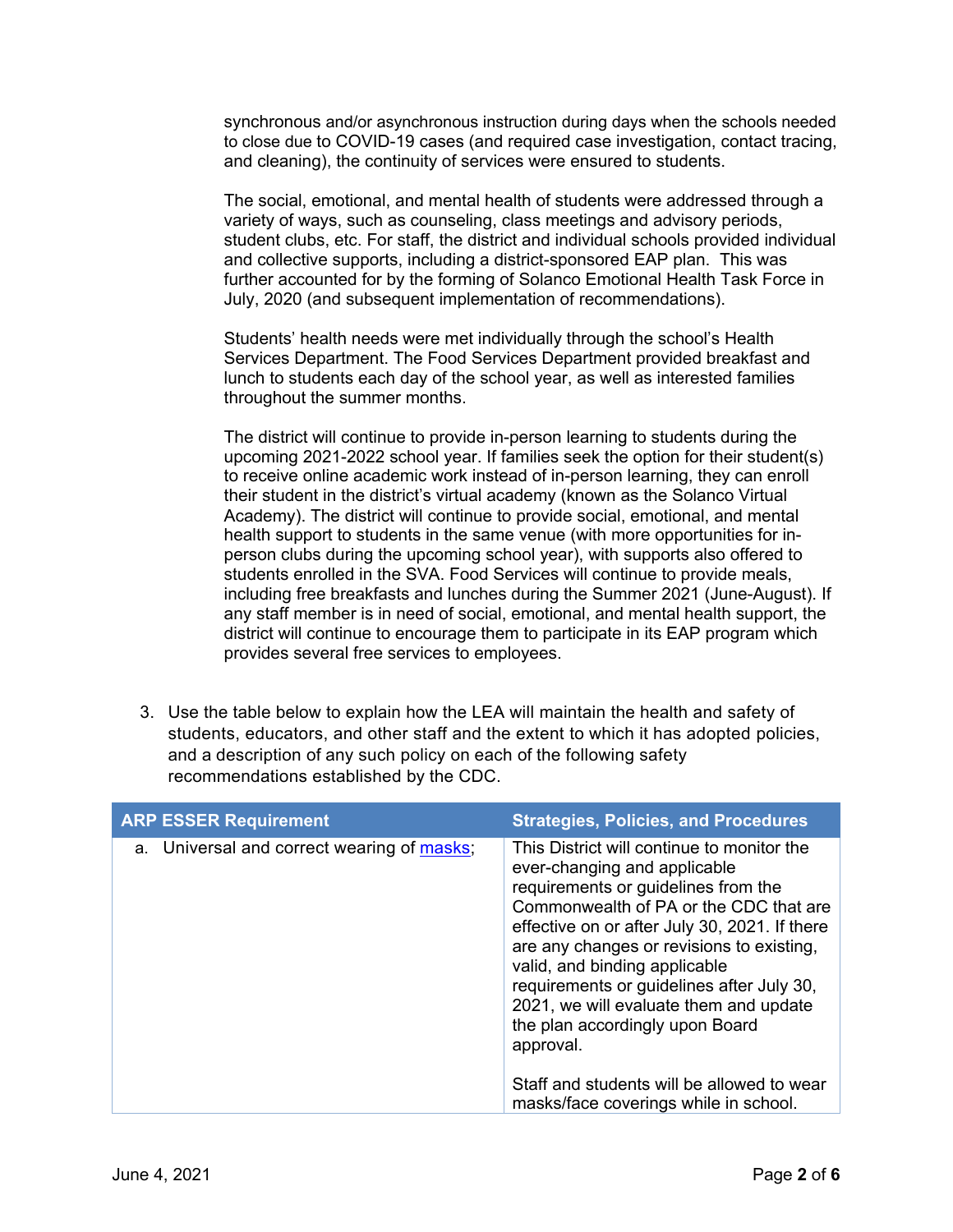| <b>ARP ESSER Requirement</b>                                                                | <b>Strategies, Policies, and Procedures</b>                                                                                                                                                                                                                                                                                                                                                              |
|---------------------------------------------------------------------------------------------|----------------------------------------------------------------------------------------------------------------------------------------------------------------------------------------------------------------------------------------------------------------------------------------------------------------------------------------------------------------------------------------------------------|
|                                                                                             | Masks will be provided for any staff or<br>student by request.                                                                                                                                                                                                                                                                                                                                           |
| b. Modifying facilities to allow for physical<br>distancing (e.g., use of cohorts/podding); | For the 2020-21 school year, the Solanco<br>School District employed multiple<br>configurations to ensure social distancing<br>in all schools. This included changes to<br>classroom spaces, utilizing large group<br>spaces, and schedule changes to cohort<br>students.                                                                                                                                |
|                                                                                             | This District will continue to monitor the<br>ever-changing and applicable<br>requirements or guidelines from the<br>Commonwealth of PA or the CDC that are<br>effective on or after July 30, 2021. If there<br>are any changes or revisions to existing,<br>valid, and binding applicable<br>requirements or guidelines after July 30,<br>2021, we will follow them and update the<br>plan accordingly. |
|                                                                                             | This could include the following:<br>Modifying seating arrangements<br>$\bullet$<br>Utilizing large group spaces<br>$\bullet$<br>Cohorting students<br>$\bullet$<br>Reduction of large-group activities<br>٠<br>Schedule changes<br>$\bullet$                                                                                                                                                            |
| Handwashing and respiratory etiquette;<br>c.                                                | Procedures for hygiene practices were<br>developed, shared, and implemented in<br>collaboration with the School Physician,<br>school nursing staff, and local, state, and<br>federal guidelines for the 2020-21 school<br>year.<br>These procedures will be reinforced<br>throughout the 2021-22 school year.<br>Hand sanitizer will be available in all                                                 |
|                                                                                             | buildings.                                                                                                                                                                                                                                                                                                                                                                                               |
| d. Cleaning and maintaining healthy<br>facilities, including improving ventilation;         | Significant cleaning, sanitizing, disinfecting,<br>and ventilation practices were implemented<br>for the 2020-21 school year.                                                                                                                                                                                                                                                                            |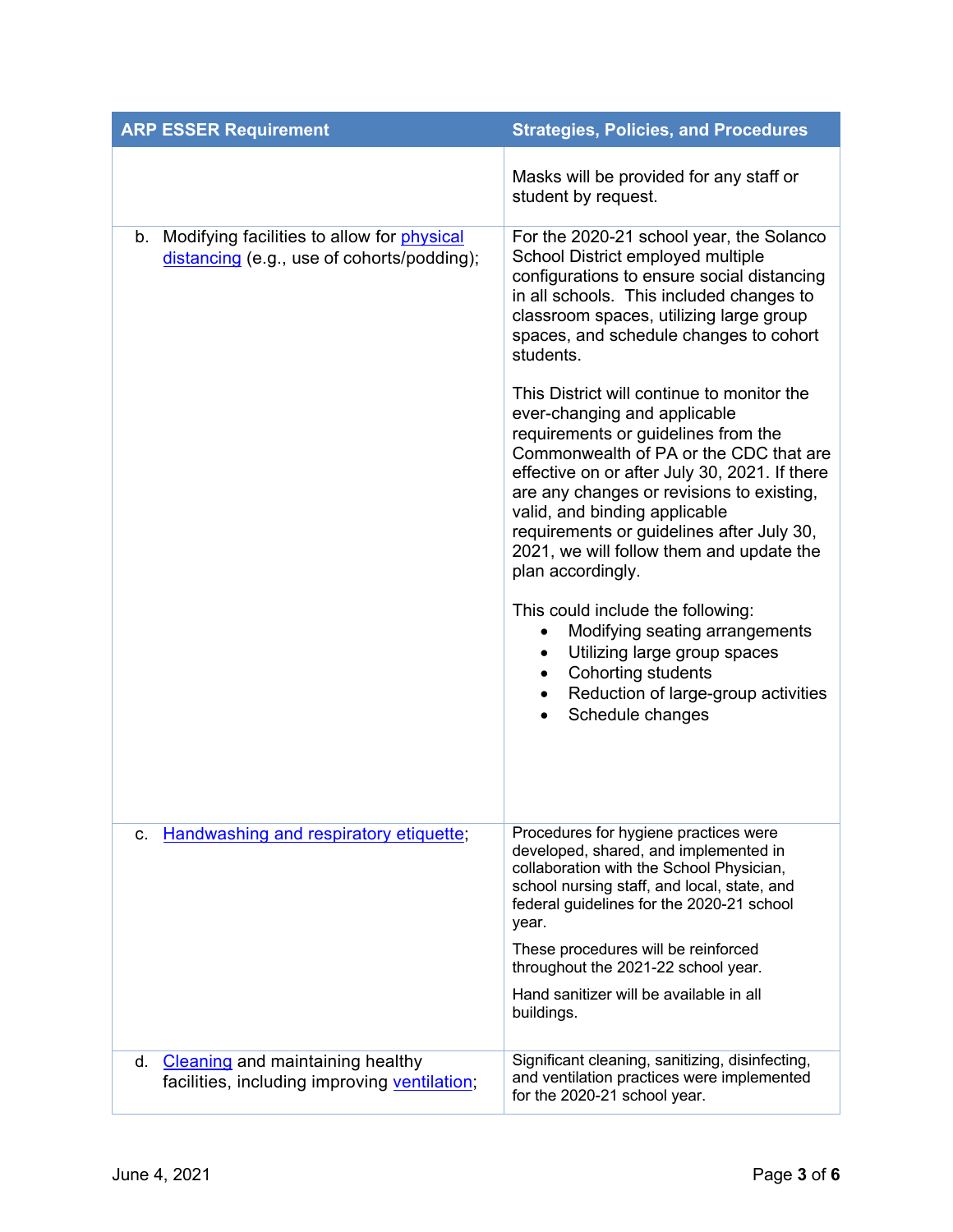| <b>ARP ESSER Requirement</b>                                                                                                               | <b>Strategies, Policies, and Procedures</b>                                                                                                                                                                                                                                                                                                                                                                                                                                                                                                                                                                                                                                                                                                                                                              |
|--------------------------------------------------------------------------------------------------------------------------------------------|----------------------------------------------------------------------------------------------------------------------------------------------------------------------------------------------------------------------------------------------------------------------------------------------------------------------------------------------------------------------------------------------------------------------------------------------------------------------------------------------------------------------------------------------------------------------------------------------------------------------------------------------------------------------------------------------------------------------------------------------------------------------------------------------------------|
|                                                                                                                                            | The practices will continue based on<br>applicable requirements or guidelines from<br>the Commonwealth of PA or the CDC that are<br>effective on or after July 30, 2021                                                                                                                                                                                                                                                                                                                                                                                                                                                                                                                                                                                                                                  |
|                                                                                                                                            | These practices include:                                                                                                                                                                                                                                                                                                                                                                                                                                                                                                                                                                                                                                                                                                                                                                                 |
|                                                                                                                                            | All buildings will be cleaned with an<br>$\bullet$<br>approved disinfectant cleaner.<br>High touch points will be cleaned and<br>$\bullet$<br>disinfected regularly.<br>Outside air dampers in occupied<br>$\bullet$<br>areas of the building will be opened<br>to bring in fresh air while still being<br>able maintain a comfortable<br>temperature.<br>Classrooms will be systematically<br>$\bullet$<br>treated using an electrostatic sprayer<br>with a hospital grade disinfectant.<br>Hallways, restrooms, main and<br>guidance offices will be treated with a<br>sprayer and disinfectant per the<br>recommended cleaning schedule. To<br>the extent possible, windows will be<br>opened in indoor spaces and on<br>district transportation to allow for<br>additional ventilation of the space. |
| Contact tracing in combination with<br>e.<br>isolation and quarantine, in collaboration<br>with the State and local health<br>departments; | State and federal guidelines will be used to<br>determine when an isolated or quarantined<br>staff member, student, or visitor may return to<br>school.                                                                                                                                                                                                                                                                                                                                                                                                                                                                                                                                                                                                                                                  |
| Diagnostic and screening testing;<br>f.                                                                                                    | Student screening for symptoms will be<br>completed by all parents/guardians at<br>home before the start of each school<br>day.                                                                                                                                                                                                                                                                                                                                                                                                                                                                                                                                                                                                                                                                          |
|                                                                                                                                            | All District staff will perform a symptom<br>$\bullet$<br>screening on themselves prior to leaving<br>for work and will stay home if ill.                                                                                                                                                                                                                                                                                                                                                                                                                                                                                                                                                                                                                                                                |
|                                                                                                                                            | Staff, parents/guardians, and volunteers<br>$\bullet$<br>will be encouraged to self-report COVID-<br>19 symptoms or exposure to the school<br>nurse or designee.                                                                                                                                                                                                                                                                                                                                                                                                                                                                                                                                                                                                                                         |
|                                                                                                                                            | Any individual on school property who<br>develops COVID-19 symptoms, tests<br>positive for COVID-19, or may be a<br>probable COVID-19 will be directed to an                                                                                                                                                                                                                                                                                                                                                                                                                                                                                                                                                                                                                                             |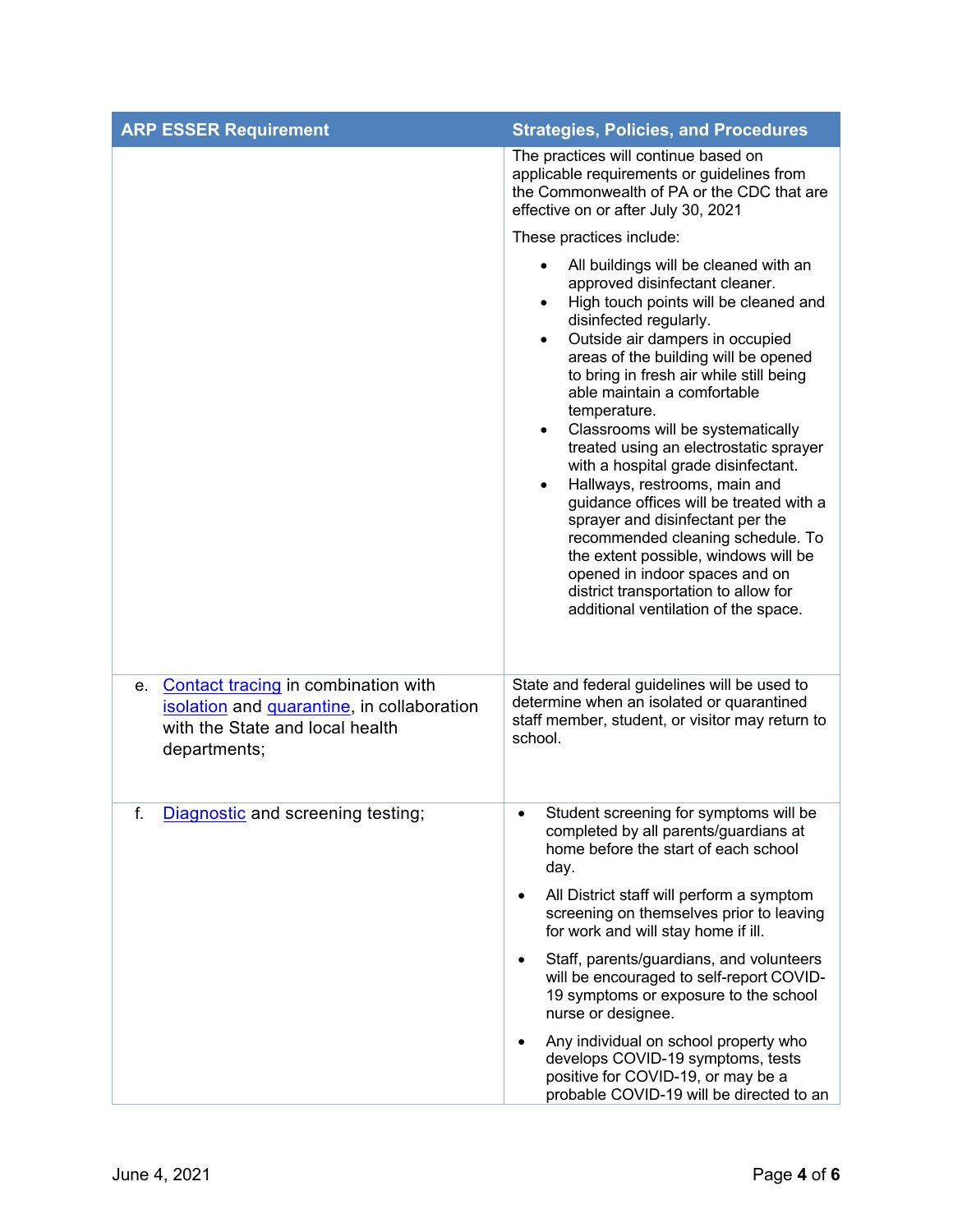| <b>ARP ESSER Requirement</b>                                                                                       | <b>Strategies, Policies, and Procedures</b>                                                                                                                                                            |
|--------------------------------------------------------------------------------------------------------------------|--------------------------------------------------------------------------------------------------------------------------------------------------------------------------------------------------------|
|                                                                                                                    | isolation room/area until dismissal is<br>possible.                                                                                                                                                    |
|                                                                                                                    | The school district will maintain<br>$\bullet$<br>adequate personal protective equipment<br>for use when individuals become ill.                                                                       |
|                                                                                                                    | If any individual exhibits symptoms while<br>٠<br>in a school building, a screening will be<br>completed by the school nurse or<br>designee.                                                           |
| Efforts to provide vaccinations to school<br>g.<br>communities;                                                    | The District will promote local and regional<br>options for vaccinations for families and<br>students from our partners with the county<br>and the Intermediate Unit                                   |
| h. Appropriate accommodations for<br>students with disabilities with respect to<br>health and safety policies; and | Individualized health and safety plans will be<br>developed in collaboration with families, as<br>needed, for students requiring additional<br>accommodations regarding health and safety<br>measures. |
| Coordination with state and local health<br>i.<br>officials.                                                       | Ongoing communication will be maintained<br>with local health experts and state contacts<br>with the DOH.                                                                                              |